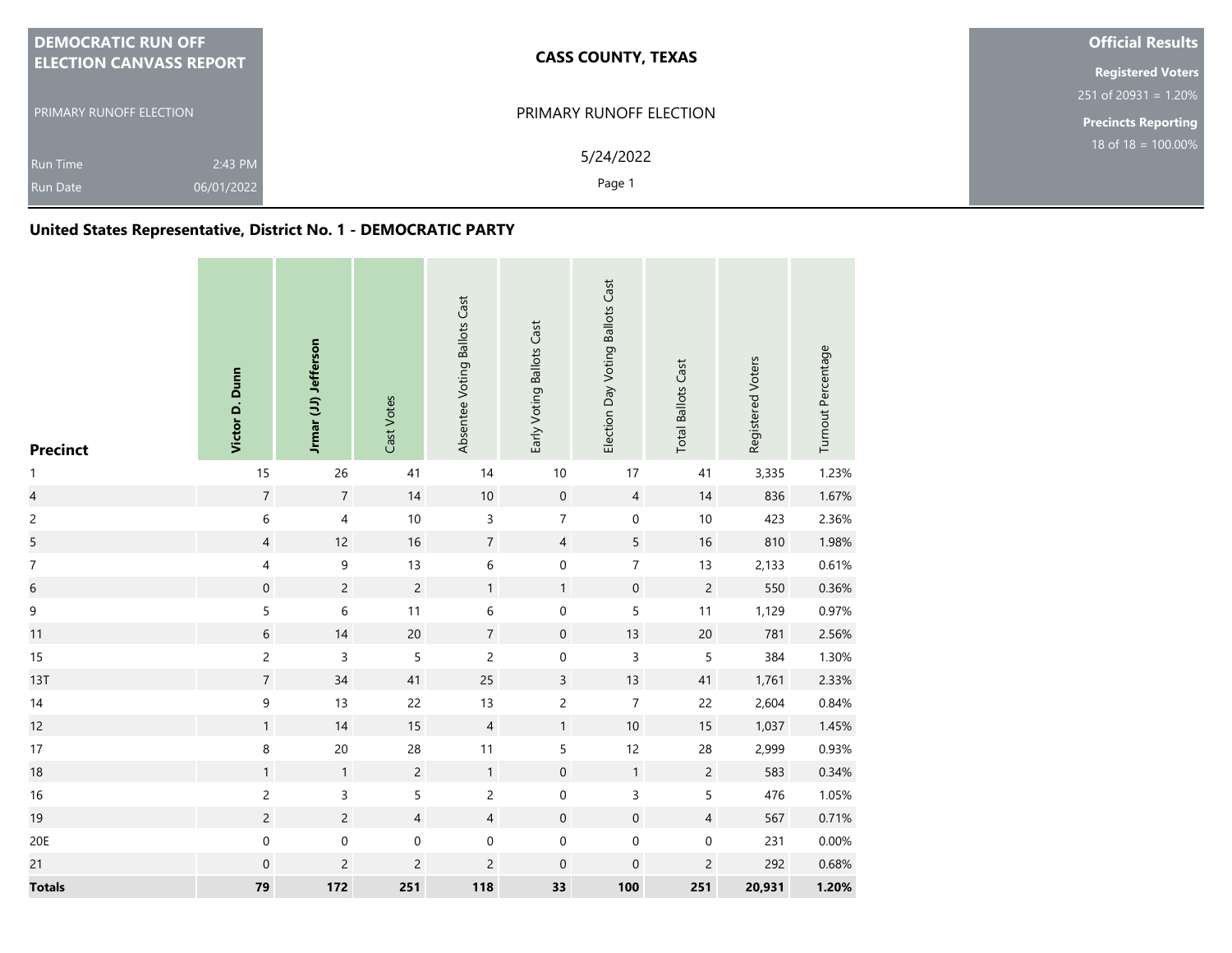| <b>DEMOCRATIC RUN OFF</b>      | <b>CASS COUNTY, TEXAS</b> | <b>Official Results</b>    |  |  |  |
|--------------------------------|---------------------------|----------------------------|--|--|--|
| <b>ELECTION CANVASS REPORT</b> |                           |                            |  |  |  |
|                                |                           | $251$ of 20931 = 1.20%     |  |  |  |
| <b>PRIMARY RUNOFF ELECTION</b> | PRIMARY RUNOFF ELECTION   | <b>Precincts Reporting</b> |  |  |  |
| 2:43 PM<br><b>Run Time</b>     | 5/24/2022                 | 18 of $18 = 100.00\%$      |  |  |  |
| 06/01/2022<br><b>Run Date</b>  | Page 2                    |                            |  |  |  |

#### **Lieutenant Governor - DEMOCRATIC PARTY**

| <b>Precinct</b>          | Michelle Beckley | <b>Mike Collier</b>      | Cast Votes     | Absentee Voting Ballots Cast | Early Voting Ballots Cast | Election Day Voting Ballots Cast | <b>Total Ballots Cast</b> | Registered Voters | Turnout Percentage |
|--------------------------|------------------|--------------------------|----------------|------------------------------|---------------------------|----------------------------------|---------------------------|-------------------|--------------------|
| $\mathbf{1}$             | 28               | $13$                     | 41             | 14                           | $10$                      | $17$                             | 41                        | 3,335             | 1.23%              |
| $\overline{\mathcal{L}}$ | $\mathsf 9$      | $\mathsf S$              | 14             | $10\,$                       | $\mathbf 0$               | $\overline{4}$                   | 14                        | 836               | 1.67%              |
| $\overline{c}$           | $\sf 5$          | $\sf 5$                  | $10\,$         | 3                            | $\overline{7}$            | $\pmb{0}$                        | $10\,$                    | 423               | 2.36%              |
| 5                        | $\overline{7}$   | $\mathsf 9$              | 16             | $\sqrt{7}$                   | $\overline{4}$            | $\sqrt{5}$                       | $16\,$                    | 810               | 1.98%              |
| $\boldsymbol{7}$         | 12               | $\mathbf{1}$             | 13             | $\,$ 6 $\,$                  | 0                         | $\boldsymbol{7}$                 | 13                        | 2,133             | 0.61%              |
| $\overline{6}$           | $\overline{c}$   | $\mathbf 0$              | $\overline{c}$ | $\mathbf{1}$                 | $\mathbf{1}$              | $\mathbf 0$                      | $\overline{c}$            | 550               | 0.36%              |
| 9                        | $\overline{7}$   | $\overline{\mathcal{A}}$ | $11$           | $\,$ 6 $\,$                  | $\pmb{0}$                 | $\mathsf S$                      | 11                        | 1,129             | 0.97%              |
| 11                       | 14               | $\,$ 6 $\,$              | $20\,$         | $\sqrt{ }$                   | $\pmb{0}$                 | $13$                             | $20\,$                    | 781               | 2.56%              |
| 15                       | $\mathbf{1}$     | $\overline{\mathcal{A}}$ | 5              | $\overline{c}$               | $\pmb{0}$                 | $\mathsf 3$                      | 5                         | 384               | 1.30%              |
| 13T                      | 20               | 21                       | 41             | 25                           | $\mathsf{3}$              | 13                               | 41                        | 1,761             | 2.33%              |
| $14$                     | $\,8\,$          | 14                       | 22             | 13                           | $\overline{c}$            | $\overline{7}$                   | 22                        | 2,604             | 0.84%              |
| 12                       | 5                | $10$                     | 15             | $\sqrt{4}$                   | $\mathbf{1}$              | $10\,$                           | 15                        | 1,037             | 1.45%              |
| 17                       | $14$             | $14$                     | 28             | 11                           | 5                         | 12                               | 28                        | 2,999             | 0.93%              |
| $18\,$                   | $\sqrt{2}$       | $\,0\,$                  | $\overline{c}$ | $\mathbf{1}$                 | $\boldsymbol{0}$          | $\mathbf{1}$                     | $\overline{c}$            | 583               | 0.34%              |
| 16                       | $\overline{c}$   | $\overline{c}$           | 4              | $\overline{c}$               | $\pmb{0}$                 | $\mathsf 3$                      | 5                         | 476               | 1.05%              |
| 19                       | $\overline{c}$   | $\overline{c}$           | $\overline{4}$ | $\overline{4}$               | $\boldsymbol{0}$          | $\mathbf 0$                      | $\overline{4}$            | 567               | 0.71%              |
| 20E                      | $\mathbf 0$      | $\pmb{0}$                | $\mathbf 0$    | $\mathbf 0$                  | $\pmb{0}$                 | $\mathbf 0$                      | $\pmb{0}$                 | 231               | 0.00%              |
| 21                       | $\mathbf 0$      | $\overline{c}$           | $\overline{c}$ | $\overline{c}$               | $\mathbf 0$               | $\mathbf 0$                      | $\overline{c}$            | 292               | 0.68%              |
| <b>Totals</b>            | 138              | 112                      | 250            | 118                          | 33                        | 100                              | 251                       | 20,931            | 1.20%              |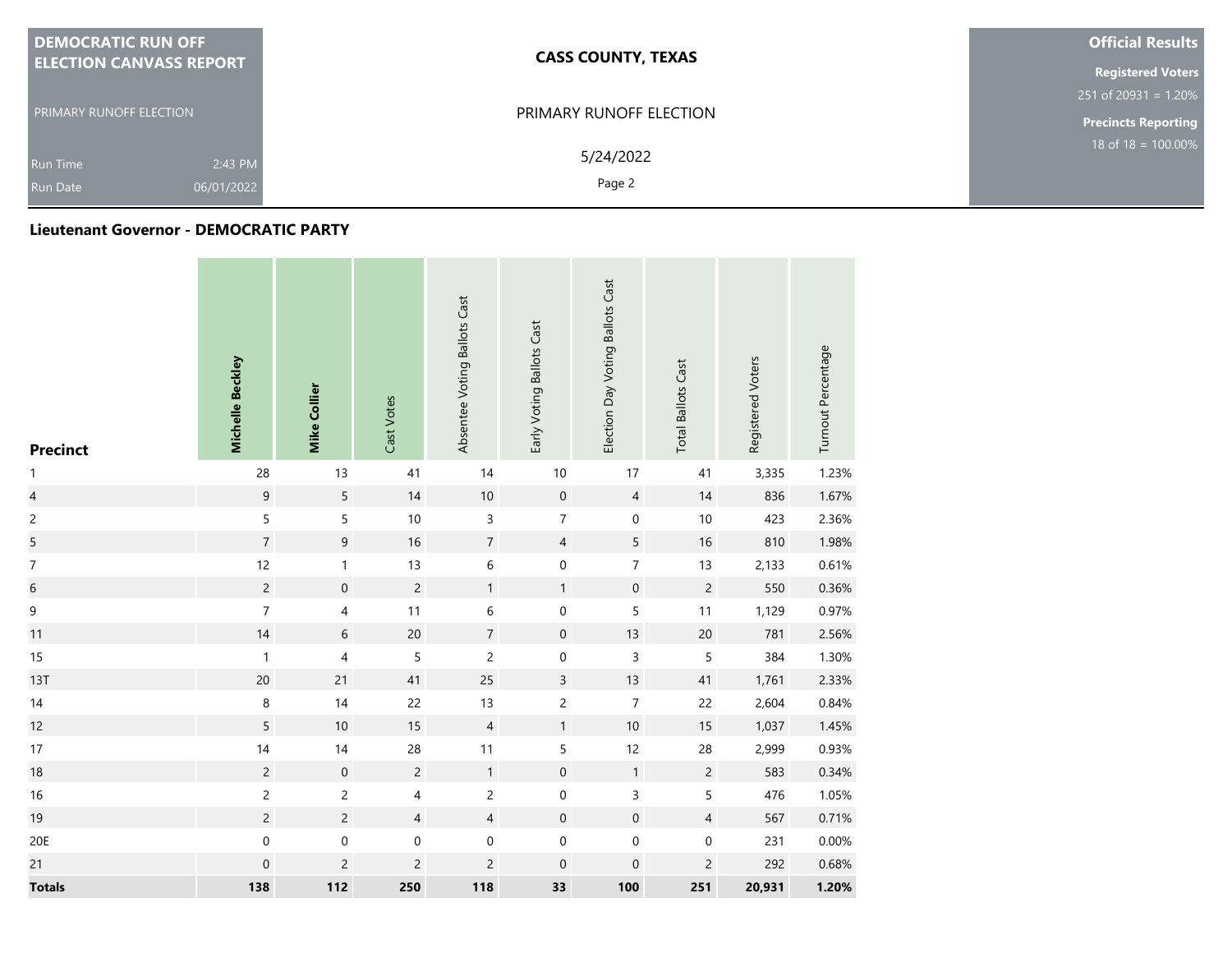| <b>DEMOCRATIC RUN OFF</b>                                   | <b>CASS COUNTY, TEXAS</b> | <b>Official Results</b>    |
|-------------------------------------------------------------|---------------------------|----------------------------|
| <b>ELECTION CANVASS REPORT</b>                              |                           | <b>Registered Voters</b>   |
|                                                             |                           | $251$ of 20931 = 1.20%     |
| <b>PRIMARY RUNOFF ELECTION</b>                              | PRIMARY RUNOFF ELECTION   | <b>Precincts Reporting</b> |
| 2:43 PM<br><b>Run Time</b><br>06/01/2022<br><b>Run Date</b> | 5/24/2022<br>Page 3       | 18 of $18 = 100.00\%$      |

## **Attorney General - DEMOCRATIC PARTY**

| <b>Precinct</b>          | Joe Jaworski     | Rochelle Mercedes Garza | Cast Votes              | Absentee Voting Ballots Cast | Early Voting Ballots Cast | Election Day Voting Ballots Cast | <b>Total Ballots Cast</b> | Registered Voters | Turnout Percentage |
|--------------------------|------------------|-------------------------|-------------------------|------------------------------|---------------------------|----------------------------------|---------------------------|-------------------|--------------------|
| $\mathbf{1}$             | 9                | 32                      | 41                      | 14                           | 10                        | 17                               | 41                        | 3,335             | 1.23%              |
| $\overline{\mathcal{L}}$ | $\sqrt{6}$       | $\,8\,$                 | 14                      | $10\,$                       | $\boldsymbol{0}$          | $\overline{4}$                   | $14$                      | 836               | 1.67%              |
| $\overline{c}$           | 5                | $\sqrt{5}$              | $10$                    | $\mathsf{3}$                 | $\overline{7}$            | $\boldsymbol{0}$                 | 10                        | 423               | 2.36%              |
| 5                        | $\overline{5}$   | 11                      | $16\,$                  | $\sqrt{7}$                   | $\overline{4}$            | $\sqrt{5}$                       | $16\,$                    | 810               | 1.98%              |
| $\overline{7}$           | $\boldsymbol{7}$ | $\,$ 6 $\,$             | 13                      | $\,$ 6 $\,$                  | $\mathsf{O}\xspace$       | $\boldsymbol{7}$                 | 13                        | 2,133             | 0.61%              |
| $\boldsymbol{6}$         | $\mathbf 0$      | $\sqrt{2}$              | $\overline{c}$          | $\mathbf{1}$                 | $\mathbf{1}$              | $\mathbf 0$                      | $\overline{c}$            | 550               | 0.36%              |
| 9                        | $\boldsymbol{7}$ | $\overline{\mathbf{4}}$ | $11$                    | $\,$ 6 $\,$                  | $\boldsymbol{0}$          | $\mathsf S$                      | $11$                      | 1,129             | 0.97%              |
| 11                       | $\,$ 6 $\,$      | $14$                    | $20\,$                  | $\sqrt{7}$                   | $\mathbf 0$               | 13                               | $20\,$                    | 781               | 2.56%              |
| 15                       | $\overline{c}$   | $\mathsf 3$             | 5                       | $\overline{c}$               | $\pmb{0}$                 | $\mathsf 3$                      | 5                         | 384               | 1.30%              |
| 13T                      | 13               | 27                      | $40\,$                  | 25                           | $\overline{3}$            | 13                               | 41                        | 1,761             | 2.33%              |
| $14$                     | $\, 8$           | $14$                    | 22                      | 13                           | $\overline{c}$            | $\overline{7}$                   | 22                        | 2,604             | 0.84%              |
| 12                       | $\overline{3}$   | 12                      | $15\,$                  | $\sqrt{4}$                   | $\mathbf{1}$              | $10\,$                           | $15\,$                    | 1,037             | 1.45%              |
| 17                       | 12               | 16                      | 28                      | 11                           | 5                         | 12                               | 28                        | 2,999             | 0.93%              |
| 18                       | $\mathbf{1}$     | $\mathbf{1}$            | $\overline{c}$          | $\mathbf{1}$                 | $\mathbf 0$               | $\mathbf{1}$                     | $\overline{c}$            | 583               | 0.34%              |
| $16\,$                   | $\overline{c}$   | $\overline{c}$          | $\overline{\mathbf{4}}$ | $\overline{c}$               | $\boldsymbol{0}$          | $\mathsf{3}$                     | 5                         | 476               | 1.05%              |
| 19                       | $\overline{c}$   | $\overline{c}$          | $\overline{4}$          | $\overline{4}$               | $\mathbf 0$               | $\mathbf 0$                      | $\overline{4}$            | 567               | 0.71%              |
| 20E                      | $\boldsymbol{0}$ | $\mathbf 0$             | $\pmb{0}$               | $\boldsymbol{0}$             | 0                         | $\boldsymbol{0}$                 | $\pmb{0}$                 | 231               | 0.00%              |
| 21                       | $\overline{c}$   | $\mathbf 0$             | $\overline{c}$          | $\overline{c}$               | $\mathbf 0$               | $\boldsymbol{0}$                 | $\overline{c}$            | 292               | 0.68%              |
| <b>Totals</b>            | 90               | 159                     | 249                     | 118                          | 33                        | 100                              | 251                       | 20,931            | 1.20%              |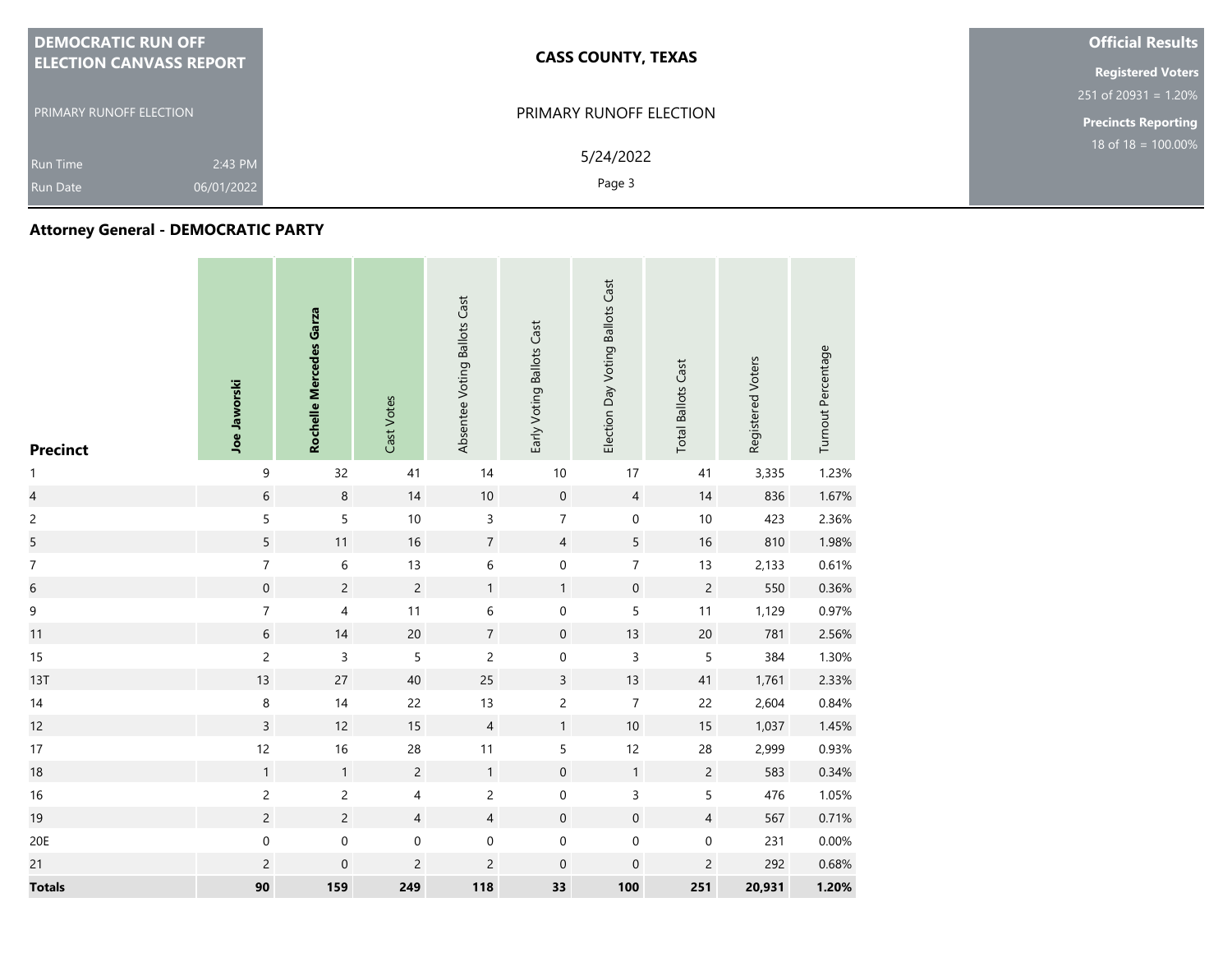| <b>DEMOCRATIC RUN OFF</b>      | <b>CASS COUNTY, TEXAS</b> |                                |
|--------------------------------|---------------------------|--------------------------------|
| <b>ELECTION CANVASS REPORT</b> |                           | <b>Registered Voters</b>       |
|                                |                           | $251$ of 20931 = 1.20%         |
| <b>PRIMARY RUNOFF ELECTION</b> | PRIMARY RUNOFF ELECTION   | <b>Precincts Reporting</b>     |
| 2:43 PM<br><b>Run Time</b>     | 5/24/2022                 | $18 \text{ of } 18 = 100.00\%$ |
| 06/01/2022<br><b>Run Date</b>  | Page 4                    |                                |

# **Comptroller of Public Accounts - DEMOCRATIC PARTY**

| <b>Precinct</b>          | Janet T. Dudding | Angel Luis Vega         | Cast Votes     | Absentee Voting Ballots Cast | Early Voting Ballots Cast | Election Day Voting Ballots Cast | <b>Total Ballots Cast</b> | Registered Voters | Turnout Percentage |
|--------------------------|------------------|-------------------------|----------------|------------------------------|---------------------------|----------------------------------|---------------------------|-------------------|--------------------|
| $\mathbf{1}$             | 21               | 19                      | $40\,$         | 14                           | $10$                      | 17                               | 41                        | 3,335             | 1.23%              |
| $\overline{\mathcal{L}}$ | $\overline{9}$   | $\sqrt{5}$              | 14             | $10\,$                       | $\mathbf 0$               | $\overline{4}$                   | 14                        | 836               | 1.67%              |
| $\overline{c}$           | 8                | $\overline{c}$          | 10             | $\mathsf{3}$                 | $\overline{7}$            | $\mathbf 0$                      | $10$                      | 423               | 2.36%              |
| 5                        | $\mathsf 9$      | $\boldsymbol{7}$        | 16             | $\boldsymbol{7}$             | $\overline{4}$            | $\sqrt{5}$                       | $16$                      | 810               | 1.98%              |
| $\overline{7}$           | $10$             | $\overline{3}$          | 13             | $\,$ 6 $\,$                  | $\mathbf 0$               | $\boldsymbol{7}$                 | 13                        | 2,133             | 0.61%              |
| 6                        | $\mathbf{1}$     | $\mathbf{1}$            | $\overline{c}$ | $\mathbf{1}$                 | $\mathbf{1}$              | $\mathsf{O}\xspace$              | $\overline{c}$            | 550               | 0.36%              |
| 9                        | $\boldsymbol{7}$ | $\overline{\mathbf{4}}$ | $11$           | $\,$ 6 $\,$                  | $\boldsymbol{0}$          | $\mathsf S$                      | 11                        | 1,129             | 0.97%              |
| 11                       | 12               | $\,8\,$                 | 20             | $\overline{7}$               | $\mathsf{O}\xspace$       | 13                               | $20\,$                    | 781               | 2.56%              |
| 15                       | $\mathsf 3$      | $\mathsf{2}\,$          | 5              | $\mathsf{2}\,$               | 0                         | 3                                | 5                         | 384               | 1.30%              |
| 13T                      | 29               | 12                      | 41             | 25                           | $\mathsf{3}$              | 13                               | 41                        | 1,761             | 2.33%              |
| 14                       | 15               | $\boldsymbol{7}$        | 22             | 13                           | $\overline{c}$            | $\boldsymbol{7}$                 | 22                        | 2,604             | 0.84%              |
| 12                       | $\overline{4}$   | 11                      | 15             | $\sqrt{4}$                   | 1                         | $10$                             | 15                        | 1,037             | 1.45%              |
| 17                       | 22               | $\,$ 6 $\,$             | 28             | 11                           | 5                         | 12                               | 28                        | 2,999             | 0.93%              |
| 18                       | $\mathbf{1}$     | $\mathbf{1}$            | $\overline{c}$ | $\mathbf{1}$                 | $\mathbf 0$               | $\mathbf{1}$                     | $\overline{c}$            | 583               | 0.34%              |
| $16$                     | $\overline{c}$   | $\overline{c}$          | 4              | $\overline{c}$               | $\mathbf 0$               | 3                                | 5                         | 476               | 1.05%              |
| 19                       | $\overline{c}$   | $\overline{c}$          | $\overline{4}$ | $\overline{4}$               | $\mathsf{O}\xspace$       | $\mathbf 0$                      | $\overline{4}$            | 567               | 0.71%              |
| 20E                      | $\boldsymbol{0}$ | $\mathbf 0$             | $\pmb{0}$      | $\boldsymbol{0}$             | $\boldsymbol{0}$          | $\boldsymbol{0}$                 | 0                         | 231               | 0.00%              |
| 21                       | $\overline{c}$   | $\mathbf 0$             | $\overline{c}$ | $\overline{c}$               | $\mathbf 0$               | $\mathbf 0$                      | $\overline{c}$            | 292               | 0.68%              |
| <b>Totals</b>            | 157              | 92                      | 249            | 118                          | 33                        | 100                              | 251                       | 20,931            | 1.20%              |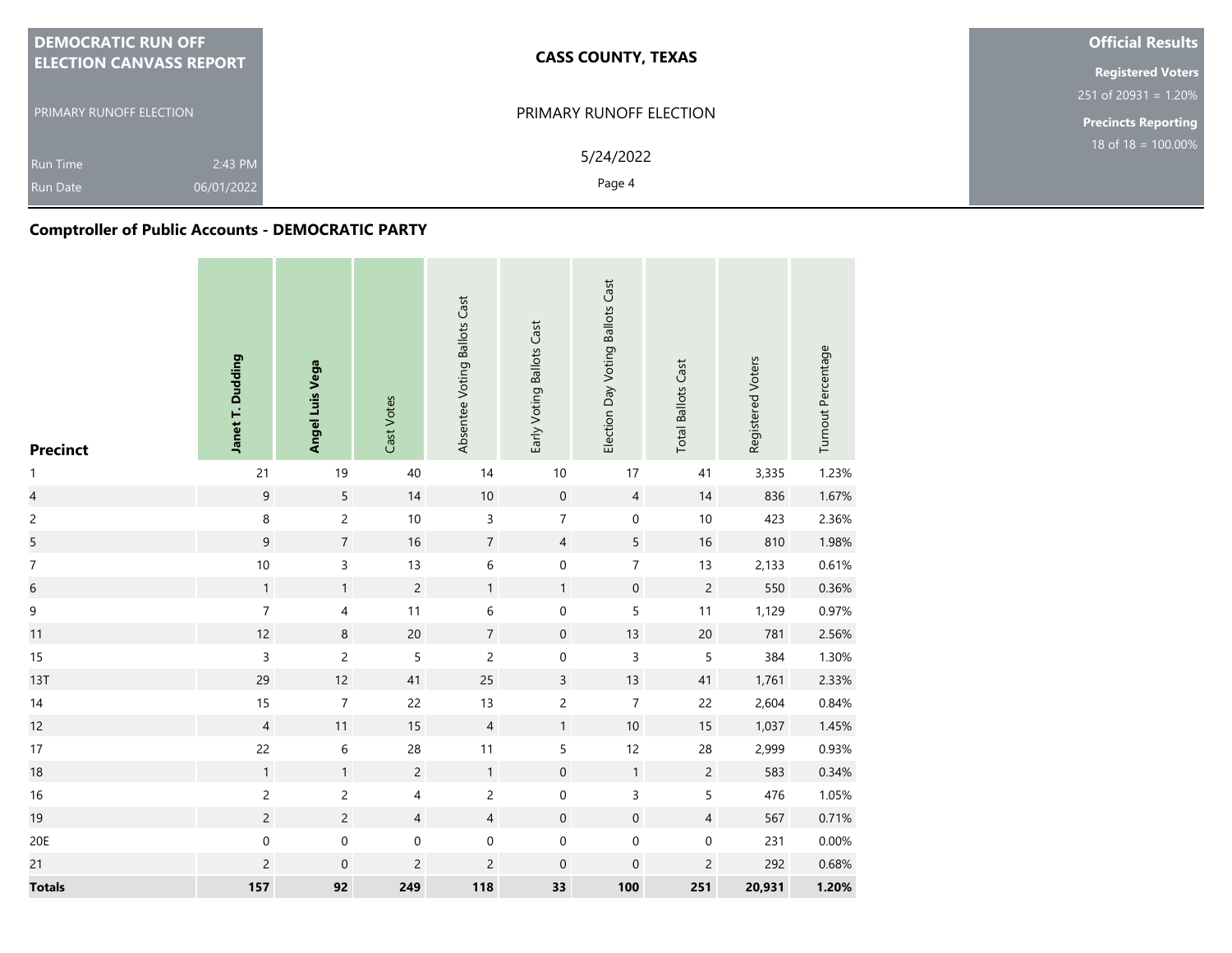| <b>DEMOCRATIC RUN OFF</b>      | <b>CASS COUNTY, TEXAS</b> | <b>Official Results</b>        |  |  |  |
|--------------------------------|---------------------------|--------------------------------|--|--|--|
| <b>ELECTION CANVASS REPORT</b> |                           |                                |  |  |  |
|                                |                           | $251$ of 20931 = 1.20%         |  |  |  |
| <b>PRIMARY RUNOFF ELECTION</b> | PRIMARY RUNOFF ELECTION   | <b>Precincts Reporting</b>     |  |  |  |
| 2:43 PM<br><b>Run Time</b>     | 5/24/2022                 | $18 \text{ of } 18 = 100.00\%$ |  |  |  |
| 06/01/2022<br><b>Run Date</b>  | Page 5                    |                                |  |  |  |

### **Commissioner of the General Land Office - DEMOCRATIC PARTY**

| <b>Precinct</b>         | Jay Kleberg      | Sandragrace Martinez | Cast Votes     | Absentee Voting Ballots Cast | Early Voting Ballots Cast | Election Day Voting Ballots Cast | <b>Total Ballots Cast</b> | Registered Voters | Turnout Percentage |
|-------------------------|------------------|----------------------|----------------|------------------------------|---------------------------|----------------------------------|---------------------------|-------------------|--------------------|
| $\mathbf{1}$            | 19               | 21                   | 40             | 14                           | $10$                      | $17\,$                           | 41                        | 3,335             | 1.23%              |
| $\overline{\mathbf{4}}$ | $\sqrt{5}$       | $\boldsymbol{9}$     | $14$           | $10\,$                       | $\mathbf 0$               | $\overline{4}$                   | 14                        | 836               | 1.67%              |
| $\mathsf{2}\,$          | 4                | $\sqrt{6}$           | $10$           | 3                            | $\overline{7}$            | $\mathbf 0$                      | $10\,$                    | 423               | 2.36%              |
| 5                       | $\mathsf 9$      | $\sqrt{7}$           | 16             | $\sqrt{7}$                   | $\overline{4}$            | 5                                | 16                        | 810               | 1.98%              |
| $\overline{7}$          | $\boldsymbol{7}$ | 6                    | 13             | $\,$ 6 $\,$                  | $\mathbf 0$               | $\overline{7}$                   | 13                        | 2,133             | 0.61%              |
| $\overline{6}$          | $\mathbf{1}$     | $\mathbf{1}$         | $\sqrt{2}$     | $\mathbf{1}$                 | $\mathbf{1}$              | $\mathbf 0$                      | $\sqrt{2}$                | 550               | 0.36%              |
| 9                       | $\,$ 8 $\,$      | $\mathsf 3$          | 11             | $\,$ 6 $\,$                  | $\mathsf{O}\xspace$       | 5                                | 11                        | 1,129             | 0.97%              |
| 11                      | $\,8\,$          | 12                   | 20             | $\sqrt{7}$                   | $\boldsymbol{0}$          | 13                               | $20\,$                    | 781               | 2.56%              |
| 15                      | $\mathbf{1}$     | $\overline{4}$       | 5              | $\sqrt{2}$                   | $\mathsf{O}\xspace$       | 3                                | $\mathsf S$               | 384               | 1.30%              |
| 13T                     | 14               | $27\,$               | 41             | 25                           | 3                         | 13                               | 41                        | 1,761             | 2.33%              |
| 14                      | 13               | $\mathsf 9$          | 22             | 13                           | $\overline{c}$            | $\overline{\mathcal{I}}$         | 22                        | 2,604             | 0.84%              |
| 12                      | $\mathbf{1}$     | $14$                 | $15\,$         | $\overline{4}$               | $\mathbf{1}$              | $10$                             | $15\,$                    | 1,037             | 1.45%              |
| 17                      | 13               | 15                   | 28             | 11                           | 5                         | 12                               | 28                        | 2,999             | 0.93%              |
| $18$                    | $\mathbf{1}$     | $\mathbf{1}$         | $\overline{c}$ | $\mathbf{1}$                 | $\mathbf 0$               | $\mathbf{1}$                     | $\sqrt{2}$                | 583               | 0.34%              |
| 16                      | 3                | $\mathbf{1}$         | 4              | $\overline{c}$               | $\mbox{O}$                | 3                                | $\sqrt{5}$                | 476               | 1.05%              |
| 19                      | $\overline{3}$   | $\mathbf{1}$         | $\overline{4}$ | $\overline{4}$               | $\mathbf 0$               | $\mathbf 0$                      | $\overline{4}$            | 567               | 0.71%              |
| 20E                     | $\mathbf 0$      | $\mathbf 0$          | $\pmb{0}$      | $\boldsymbol{0}$             | 0                         | $\mathsf{O}\xspace$              | $\pmb{0}$                 | 231               | 0.00%              |
| 21                      | $\overline{c}$   | $\mathbf 0$          | $\mathsf{2}\,$ | $\overline{c}$               | $\boldsymbol{0}$          | $\boldsymbol{0}$                 | $\overline{c}$            | 292               | 0.68%              |
| <b>Totals</b>           | 112              | 137                  | 249            | 118                          | 33                        | 100                              | 251                       | 20,931            | 1.20%              |